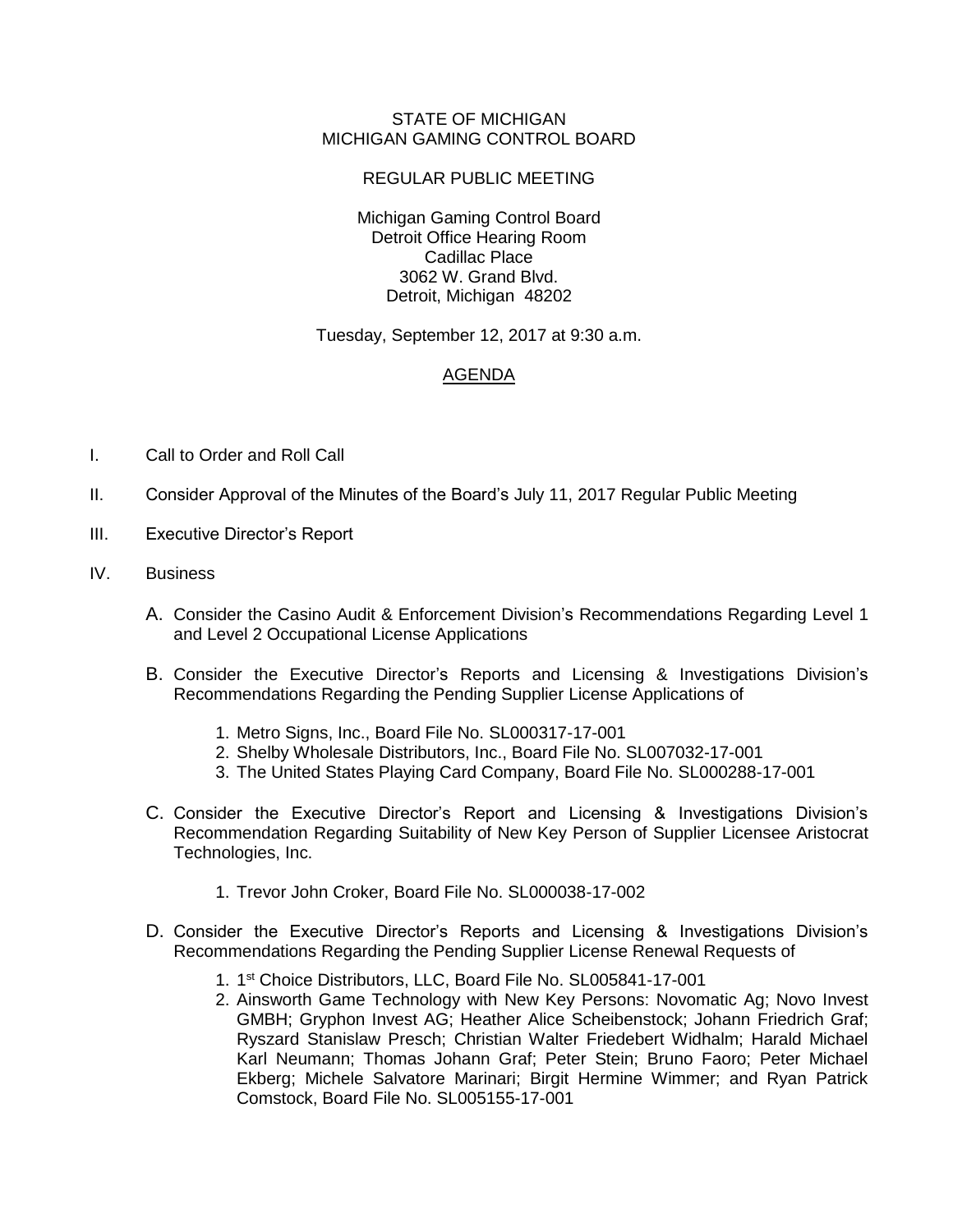- 3. Cadillac Coffee Company with New Key Persons; The Guy T. Gehlert Trust; The Kenneth L. Gehlert Trust Under Agreement Dated September 30, 1997; and The John R. Gehlert Trust, Board File No. SLSL000440-17-001
- 4. Dee Cramer, Inc., Board File No. SL006044-17-001
- 5. Diversified Construction Specialists, Inc., Board File No. SL006178-17-001
- 6. Dumas Construction Services, Inc., Board File No. SL006424-17-001
- 7. E.GADS, LLC, Board File No. SL000961-17-001
- 8. Gemellaro Systems Integration, Inc., Board File No. SL004418-17-001
- 9. Guideline Mechanical, Inc., Board File No. SL000186-17-001
- 10.Johnson and Wood, L.L.C., Board File No. SL006897-17-001
- 11.Premier Services Group, LLC, Board File NO. SL000833-17-001
- 12.Sachse Construction and Development Company, L.L.C. d/b/a Sachse Construction, Board File No. SL006640-17-003
- 13.Socios Holdings, Inc. d/b/a Quality Meats & Culinary Specialties, Board File No. SL005803-17-001
- 14.Supreme Distributors, Inc. d/b/a Supreme Lobster and Seafood Company, Board File No. SL006930-17-001
- 15.SUZOHAPP Gaming Solutions, LLC, Board File No. SL000543-17-002
- 16.The Herjavec Group Corp., Board File No. SL007004-17-001
- 17.VSR Industries, Inc., Board File No. SL000270-17-001
- E. Consider the Executive Director's Report and Licensing & Investigations Division's Recommendation Regarding the Pending Transfer of Interest of
	- 1. Ainsworth Gaming Technology, Board File No. Sl005155-17-002
- F. Consider Proposal for Decision Regarding The Notice and Order of Exclusion for
	- 1. Kathleen Williams, Case No. 2015-0105
- G. Consider the Casino Audit & Enforcement Division's Recommendation Regarding The Acknowledgment of Violation of Casino Licensee
	- 1. MGM Grand Detroit, LLC, Board File No. CDA-2017-02
- H. Consider the Executive Director Report and Licensing & Investigations Division's Recommendation Regarding the Pending Casino License Renewal of MGM Grand Detroit, LLC, Board File No. MGM-17-003
- I. Consider the Executive Director Report and Licensing & Investigations Division's Recommendation Regarding the Pending Casino License Renewal of Detroit Entertainment, LLC, d/b/a MotorCity Casino, Board File No. MCC-17-002
- J. Consider the Executive Director Report and Licensing & Investigations Division's Recommendation Regarding the Pending Casino License Renewal of Greektown Casino, LLC, with the Key Person Julijana Mihajlovska, Board File No. GTC-17-001
- K. Consider the Proposed Public Meeting Schedule for the 2017-2018 Fiscal Year
- L. Other Business
- V. Public Comment
- VI. Announce the Board's Next Scheduled Public Meeting